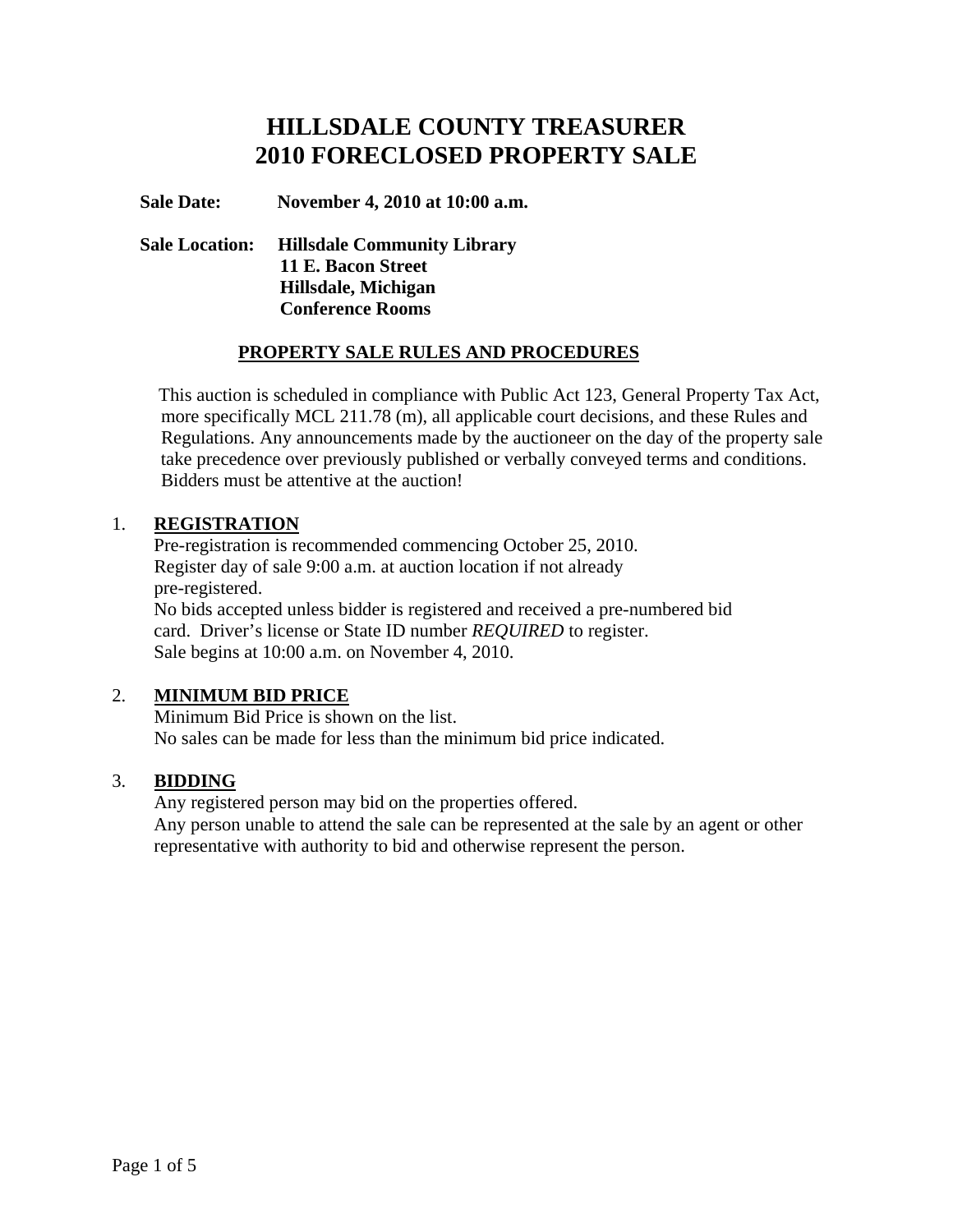Registered bidder is legally and financially responsible for all parcels bid upon whether representing yourself or acting as an agent.

 Each sale unit will be offered in the order appearing on the list. Each sale unit may be offered separately or in combination with an adjoining parcel and will be sold in whichever manner brings the highest total price.

 Each sale will be awarded to the individual bidding the highest amount, equal to or greater than the minimum bid.

*An oral bid accepted at public action is a legal and binding contract to purchase a parcel.* 

*No sealed bids will be accepted and the Hillsdale County Treasurer reserves the right to reject any or all bids. BIDS WILL BE ACCEPTED IN INCREMENTS OF \$25.00 OR MORE STARTING WITH THE INDICATED MINIMUM BID. ONCE THE BID IS \$5,000.00 OR MORE, ALL BIDS MUST BE IN INCREMENTS OF \$100.00 OR MORE. Bids must be in whole dollar amounts.*

## 4. **TERMS OF SALE**

Properties are sold on an as-is basis.

 A down payment of 25% is required on all parcels that are not paid in full on the day of the sale.

Full purchase price must be paid by 5:00 p.m. on November 5, 2010.

Bidder is responsible to already have acceptable funds available for payment.

 Only Cash or Cashier's Checks or a Wire Payment to our bank are accepted as payment. **NO** personal checks, business checks, money orders or charge cards will be accepted.

On any parcel or combination of parcels where the total selling price is \$10,000.00 or more, we will give the bidder an additional fourteen (14) days to pay the 75% due on the balance of the purchase. We will require a letter of credit from your bank or brokerage firm to confirm you qualify for this extension of time to pay the balance of your purchase. The letter of credit must be presented when you make the 25% down payment on the day of the auction. Bidders who qualify for the 14 day extension and fail to pay in full by November 18, 2010 will forfeit their down payment, all rights to the property bid upon and will be banned from bidding at all future Hillsdale County land auctions.

 All pre-issued cashier's checks should be made payable to the bidder, and may be signed over to the Hillsdale County Treasurer for successful purchases. The Hillsdale County Treasurer will issue checks back to buyers who owe less than the amount of the pre-prepared cashier's checks. Cashier's checks retrieved for the exact amount during or after the auction should be made payable to the Hillsdale County Treasurer. All monies paid and all properties bid upon will be forfeited if the purchaser fails to consummate any part of any purchase by 5:00 p.m. November 5, 2010. Bidders who fail to consummate a purchase by 5:00 p.m. November 5, 2010 will be banned from bidding at all future Hillsdale County land auctions. This deadline does not apply to those buyers who qualify for the 14 day payment extension.

## **THE COUNTY TREASURER RESERVES THE RIGHT TO CANCEL THE SALE, AT ANY TIME.**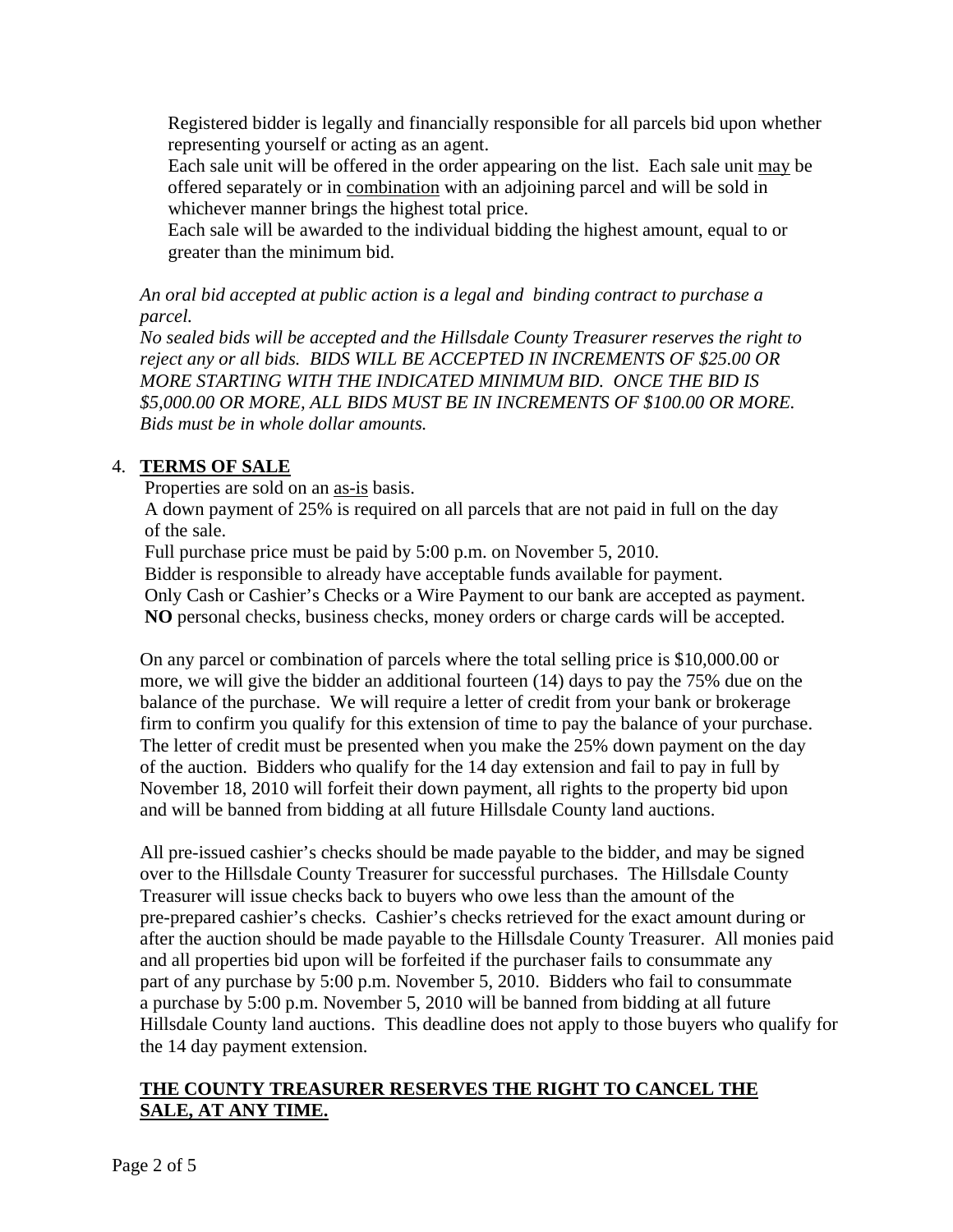*Any announcements made by the auctioneer on the day of the sale take precedence over previously published or verbally conveyed terms and conditions. Bidders must be attentive at the auction!* 

## 5. **PROPERTIES OFFERED**

 The properties were foreclosed for delinquent real property taxes and are offered for sale as required by state law and order of the Circuit Court for the  $1<sup>st</sup>$  Circuit, State of Michigan.

Under state law:

- \* Redemption rights to the properties have expired.
- \* All prior recorded and unrecorded interest in the properties were extinguished by court order, except visible or recorded easements or rights-of-way, private deed restrictions, or certain other restrictions or governmental interest in the properties imposed by the State of Michigan.
- \* All liens against the properties under Michigan law, except for future installments of special assessments and certain liens recorded by the State of Michigan were cancelled.
- \* Subject to these exceptions, fee simple title to the properties has vested in the Hillsdale County Treasurer.

The properties are offered for sale as-is. The Hillsdale County Treasurer makes no representations or claims regarding the property, including, but not limited to, fitness for purpose, ingress/egress conditions, covenants, or restrictions.

The properties remain subject to any applicable state, county or local zoning or building codes or ordinances.

The Hillsdale County Treasurer does not guarantee the usability or access to any of the properties. It is the responsibility of prospective purchasers to do their own research as to the use of the properties for their intended purpose and to make a personal inspection of the property to determine if it will be suitable for the purpose for which it is being purchased. Occupied structures may not be entered without the occupant's permission. Secured vacant structures may not be entered.

The properties may be subject to flooding. Any new construction or reconstruction should be elevated above the 100-year flood plain. Also, any filling, dredging or other permanent construction below the ordinary high-water mark of the water body involved, or earth change may be subject to restrictions under state law. The properties may also be subject to wetlands protection under Part 303 the Natural Resources and Environmental Protection Act, 1994 PA 451, as amended.

## 6. **PURCHASE CERTIFICATES**

 Successful bidders will be issued a receipt for their purchases, upon payment. Purchasers will be entitled to deeds for the property descriptions identified by the assigned sale unit numbers noted on the purchase certificates.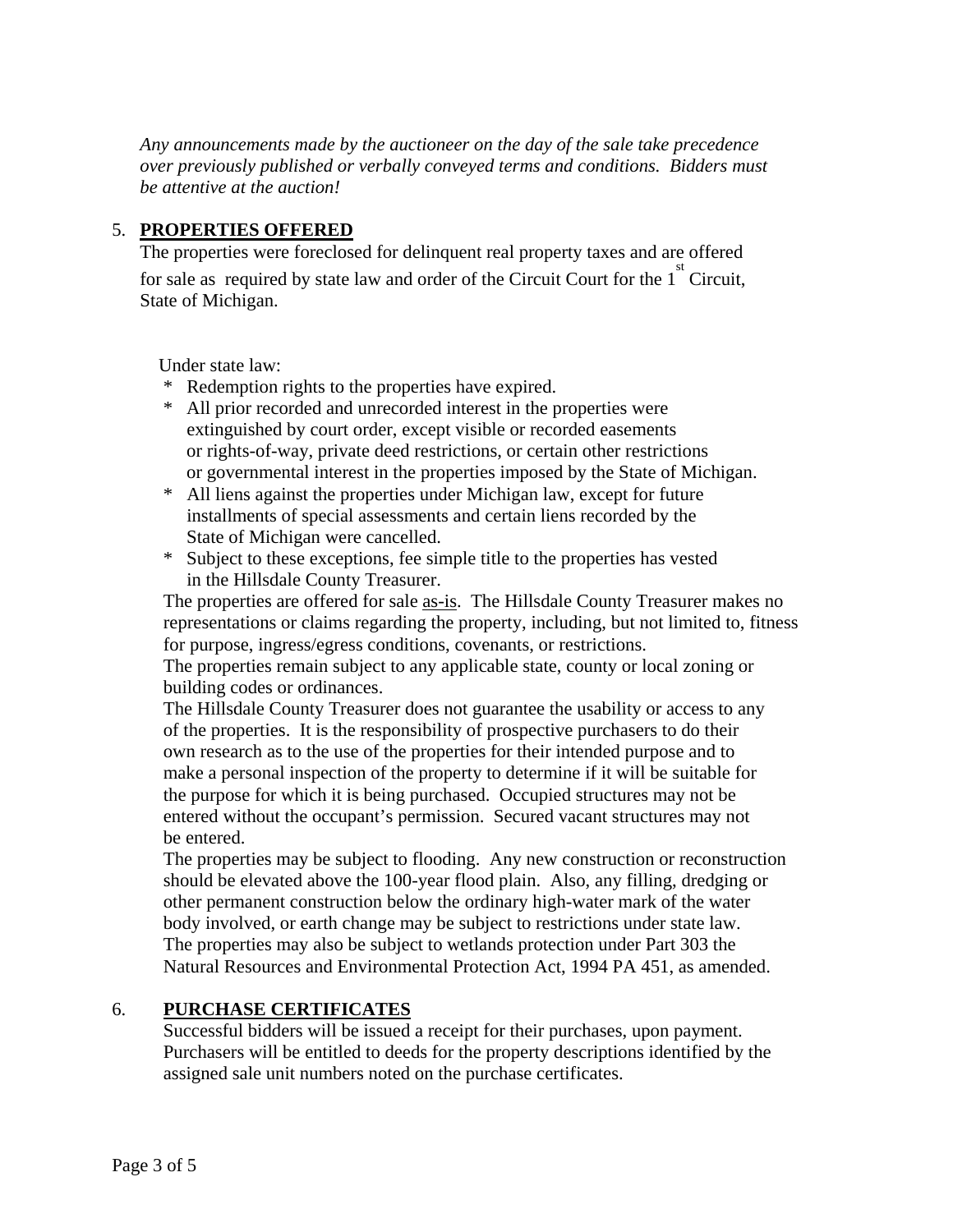## 7. **TITLE BEING CONVEYED**

#### **Quit claim deeds will be issued conveying only such title vested in the County Treasurer through tax foreclosure under state law.**

Title insurance companies may or may not issue title insurance on properties purchased at this sale.

 County Treasurer makes no representation as to the availability of title insurance. UNAVAILABILITY OF TITLE INSURANCE IS NOT GROUNDS FOR RECONVEYANCE TO THE COUNTY TREASURER.

 After purchase, a purchaser may incur legal costs for a quiet title action to satisfy the requirements of title insurance companies in order to obtain title insurance.

#### 8. **DEFERRED ASSESSMENTS AND DISCLOSURES**

 Deferred assessments that are reported to the County Treasurer when it acquires title to tax-reverted parcels are included in the minimum bids. Purchasers may be responsible for deferred assessments that were not reported to the County Treasurer.

## 9. **POSSESSION OF PROPERTY**

 No purchaser should take physical possession of any property bid upon at this sale until a deed has been executed and delivered to the purchaser. Steps should be taken to protect your equity in property purchased by securing vacant structures against entry and obtaining insurance for property with buildings. Buyers are responsible for contacting local units of government to prevent possible demolition of structures situated on parcels.

Buyers are responsible for eviction of anyone currently occupying the property.

#### 10. **CONDITIONS**

 Purchaser accepts the premises in its present **as-is** condition, and releases the Hillsdale County Treasurer from all liability whatsoever arising from any condition of the premises, whether now known or subsequently discovered. Including but not limited to all claims based on environmental contamination of the premises.

 **A person who acquires property that is contaminated (a facility pursuant to Section 20101 (1) (I) of the Natural Resources and Environmental Protection Act (NREPA), 1994, P.A. 451, as amended) as a result of release(s) of a hazardous substances(s) may become liable for all costs of cleaning up the property and any other properties impacted by the release(s). Liability may be imposed upon the person acquiring the property even in the absence of any personal responsibility for, or knowledge of, the release. Protection from such liability may be obtained by conducting a Baseline Environmental Assessment (BEA) as provided for under Section 20126(1) @ of NREPA. However, the BEA must be conducted prior to or within 45 days of the earliest date of purchase or occupancy of the property.**